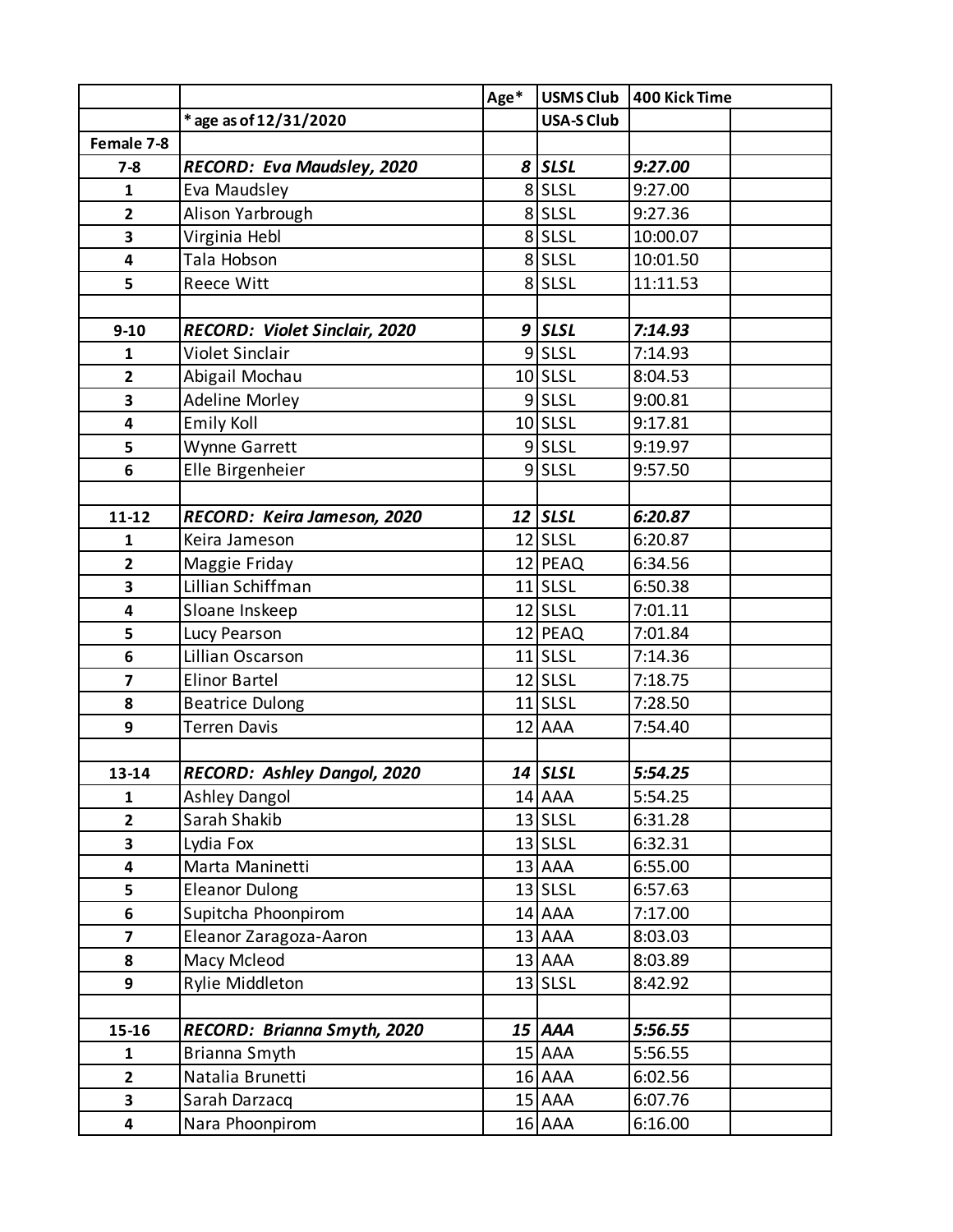| 5                       | Sophia Vitek                   |    | 16 AAA        | 6:32.91  |
|-------------------------|--------------------------------|----|---------------|----------|
| 6                       | Anika Nagpal                   |    | 15 AAA        | 6:45.91  |
| $\overline{\mathbf{z}}$ | Giulia Del Priore              |    | $15$ $AAA$    | 6:47.91  |
| 8                       | Luzia Ogle-Sporer              |    | 16 AAA        | 6:57.41  |
| 9                       | Liliana Mironova               |    | 15 AAA        | 6:59.00  |
| 10                      | Vanessa Vasquez                |    | 16 AAA        | 7:04.00  |
| 11                      | Isabel Rubin-Saika             |    | 16 AAA        | 7:19.00  |
| 12                      | Madeleine Brennan              |    | $16$ SLSL     | 7:30.30  |
|                         |                                |    |               |          |
| 17-18                   | RECORD: Sofia Del Priore, 2020 |    | 17 AAA        | 5:47.87  |
| 1                       | Sofia Del Priore               |    | 17 AAA        | 5:47.87  |
| $\overline{2}$          | Melissa Zhou                   |    | 17 AAA        | 6:07.80  |
| 3                       | Talulla Miller-Ross            |    | 17 AAA        | 6:54.00  |
| 4                       | Jivana Nagpal                  |    | 17 AAA        | 6:58.56  |
|                         |                                |    |               |          |
| 18-24                   | RECORD: Arlyn Upshaw, 2012     | 18 | <b>UNAT</b>   | 5:17.35  |
| $\mathbf{1}$            | Alice Ricci                    |    | 21 UC09       | 6:10.35  |
| $\overline{2}$          | Miriam Eide                    |    | 22 UC38       | 6:12.84  |
| 3                       | Asha Johnson                   |    | 19 MEMO       | 6:14.09  |
|                         |                                |    |               |          |
| 25-29                   | RECORD: Katherine Yu, 2019     |    | $25$ USF      | 5:32.00  |
| $\mathbf{1}$            | Valerie Thorp                  |    | $29$ CRUZ     | 5:44.20  |
| $\mathbf{2}$            | Olivia Vallejo                 |    | 25 TAM        | 6:41.70  |
| 3                       | Laura Rambo                    |    | 29 MEMO       | 7:21.28  |
| 4                       | Julienne Racelis               |    | 27 MEMO       | 7:36.92  |
| 5                       | Caitlin Heffley                |    | $28$ RPM      | 7:48.98  |
| 6                       | Mary Zinnanti                  |    | 28 KAC        | 8:30.00  |
|                         |                                |    |               |          |
| 30-34                   | RECORD: Mollie Grover, 2015    |    | 34 UMAC       | 5:42.07  |
| $\mathbf{1}$            | Kaleena Gettel                 |    | 31 WCM        | 6:12.86  |
| $\mathbf{2}$            | Rainey Graeven                 |    | 31 CRUZ       | 6:15.13  |
| 3                       | Rivkah Cohen                   |    | 32 MEMO       | 7:54.37  |
| 4                       | Julia Fogelson                 |    | <b>31 ALB</b> | 9:14.99  |
| 5                       | <b>Brittney Blizard</b>        |    | 32 KAC        | 9:55.00  |
| 6                       | Ryan Streicker                 |    | 31 IM         | 10:10.92 |
|                         |                                |    |               |          |
| 35-39                   | RECORD: Kelly Williamson, 2014 | 37 | <b>TXLA</b>   | 5:19.00  |
| $\mathbf 1$             | Lindsey Urbatchka              |    | 37 MMAC       | 5:41.00  |
| $\mathbf{2}$            | Adrienne Belliveau             |    | 36 UC38       | 6:28.10  |
| 3                       | Lindsey Schneider              |    | <b>39 NAM</b> | 7:13.26  |
| 4                       | Jessica Ross                   |    | 39 CALM       | 7:23.50  |
| 5                       | Marley Reilly                  |    | 38 MEMO       | 7:34.36  |
| 6                       | Donita Flecker                 |    | 38 SMAC       | 8:01.73  |
| $\overline{\mathbf{z}}$ | <b>Taylor Ploy</b>             |    | 38 UC45       | 8:22.13  |
| 8                       | Kaiti Anderson                 |    | 35 IM         | 8:27.15  |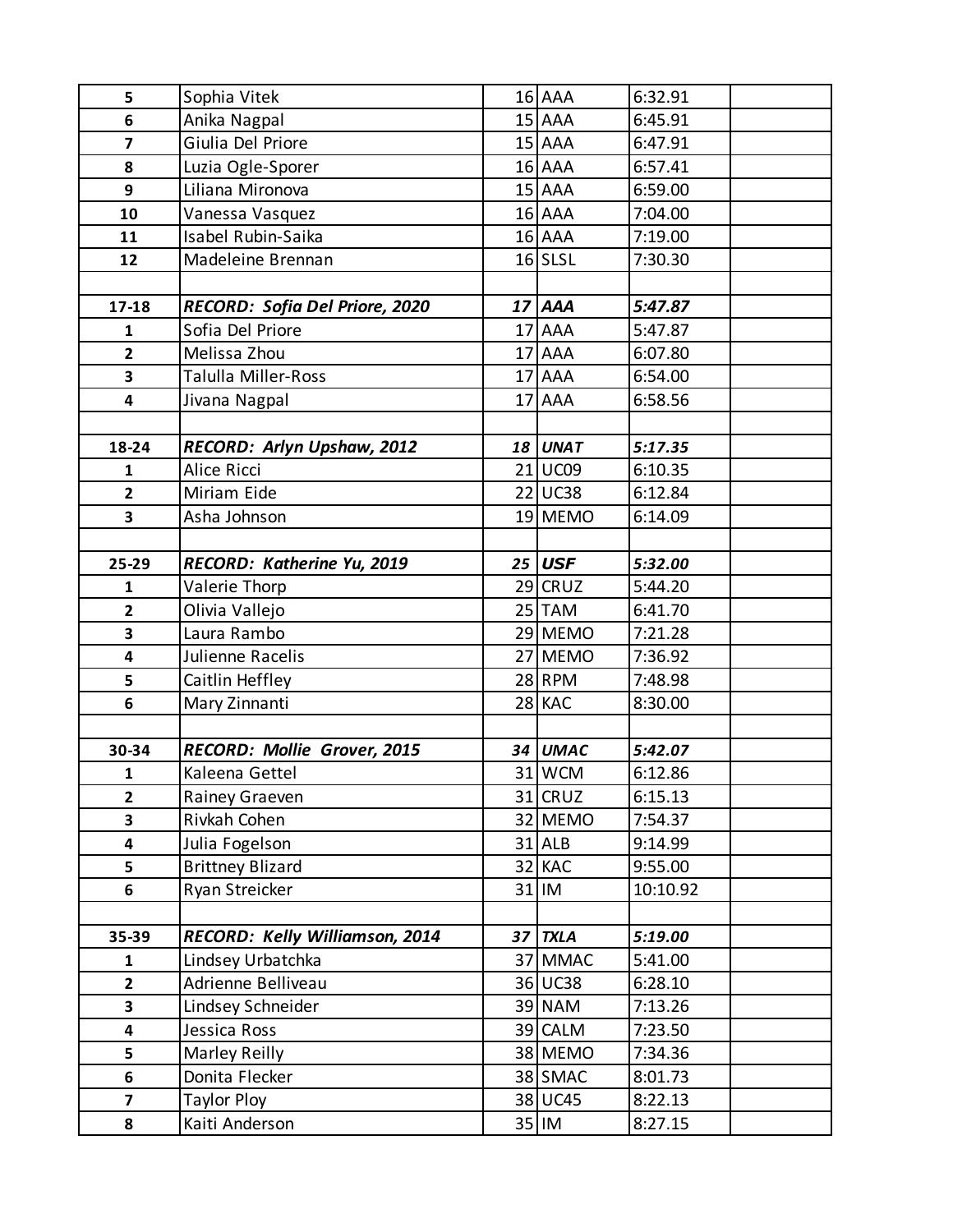| 9                       | Nia Doyle                            | 39 MEMO        | 9:44.66  |
|-------------------------|--------------------------------------|----------------|----------|
| 10                      | Amanda Lott                          | 38 UC45        | 10:27.13 |
| 11                      | Millie Lapidario                     | 39 MEMO        | 13:31.06 |
| 12                      | Sarah King                           | 37 CONN        | 13:46.66 |
|                         |                                      |                |          |
| 40-44                   | RECORD: Joy Halgren, 2018            | 42 MOVY        | 5:52.24  |
| 1                       | Hailey Hibler                        | 42 ALB         | 6:17.20  |
| $\overline{2}$          | Helene Nehrebecki                    | 40 DAM         | 6:20.05  |
| 3                       | Katie Knoeppel                       | 40 OREG        | 6:32.79  |
| 4                       | Holly Lickwala                       | $44$ PSM       | 6:37.14  |
| 5                       | Joy Halgren                          | 44 MOVY        | 6:37.16  |
| 6                       | Sharessa Gutierrez                   | 40 OMAH        | 6:39.17  |
| $\overline{\mathbf{z}}$ | Rachel Rivera                        | 42 DLMA        | 7:10.50  |
| 8                       | Caron Lee                            | 44 AAM         | 7:10.99  |
| 9                       | <b>Brieanne Martin</b>               | 40 MEMO        | 7:20.49  |
| 10                      | Sabine Klensch                       | 40 ECAM        | 7:29.80  |
| 11                      | Sarah Stretch                        | 41 MEMO        | 7:34.79  |
| 12                      | Melanie Belluomini                   | 43 DAM         | 7:46.90  |
| 13                      | Catherine Old                        | 43 NCMS        | 7:49.37  |
| 14                      | Laura Feeney                         | 42 CALM        | 8:02.53  |
| 15                      | Qi Han                               | 42 MEMO        | 12:14.48 |
|                         |                                      |                |          |
| 45-49                   | <b>RECORD: Kathy Gallagher, 2012</b> | 48 ARIZ        | 5:55.51  |
| $\mathbf{1}$            | Julie Dussliere                      | 48 JDAM        | 6:24.52  |
| $\overline{2}$          | Jennifer Rochez                      | 47 LVTC        | 7:28.00  |
| 3                       | Amanda Castle                        | 45 IM          | 7:30.25  |
| 4                       | Anne Marie ODell                     | 45 SMAC        | 7:49.28  |
| 5                       | Tina Calub                           | 47 IM          | 8:24.20  |
| 6                       | Tonia Lowe                           | 49 ALB         | 8:25.38  |
| $\overline{\mathbf{z}}$ | Ann Michelle Ongerth                 | 46 WCM         | 8:44.40  |
| 8                       | Rebecca Long                         | 48 ALB         | 8:58.70  |
| 9                       | Alexandra Markarian                  | 47 IM          | 9:02.75  |
| 10                      | Nataliya Libina                      | 49 ALB         | 12:01.12 |
|                         |                                      |                |          |
| 50-54                   | RECORD: Courtney Zena, 2013          | 54 BWAQ        | 5:54.83  |
| 1                       | Kelly Oliner                         | 53 UC09        | 6:47.03  |
| $\overline{\mathbf{2}}$ | Yasuko de la Torre                   | 50 MEMO        | 6:48.83  |
| 3                       | Vicki Shu                            | 52 MEMO        | 6:57.71  |
| 4                       | Detra Cleven                         | 52 KAC         | 7:10.03  |
| 5                       | Heather Lugassy                      | 50 TAM         | 7:10.64  |
| 6                       | Christina Cavalli                    | 52 MEMO        | 7:19.16  |
| $\overline{\mathbf{z}}$ | Clare Burger                         | 53 MEMO        | 7:32.29  |
| 8                       | Lisa Hagstrom                        | <b>50 LNRS</b> | 7:47.00  |
| 9                       | Kate Mackinnon                       | 52 LVTC        | 7:48.08  |
| 10                      | Cynthia Hertzer                      | 51 CRUZ        | 7:54.37  |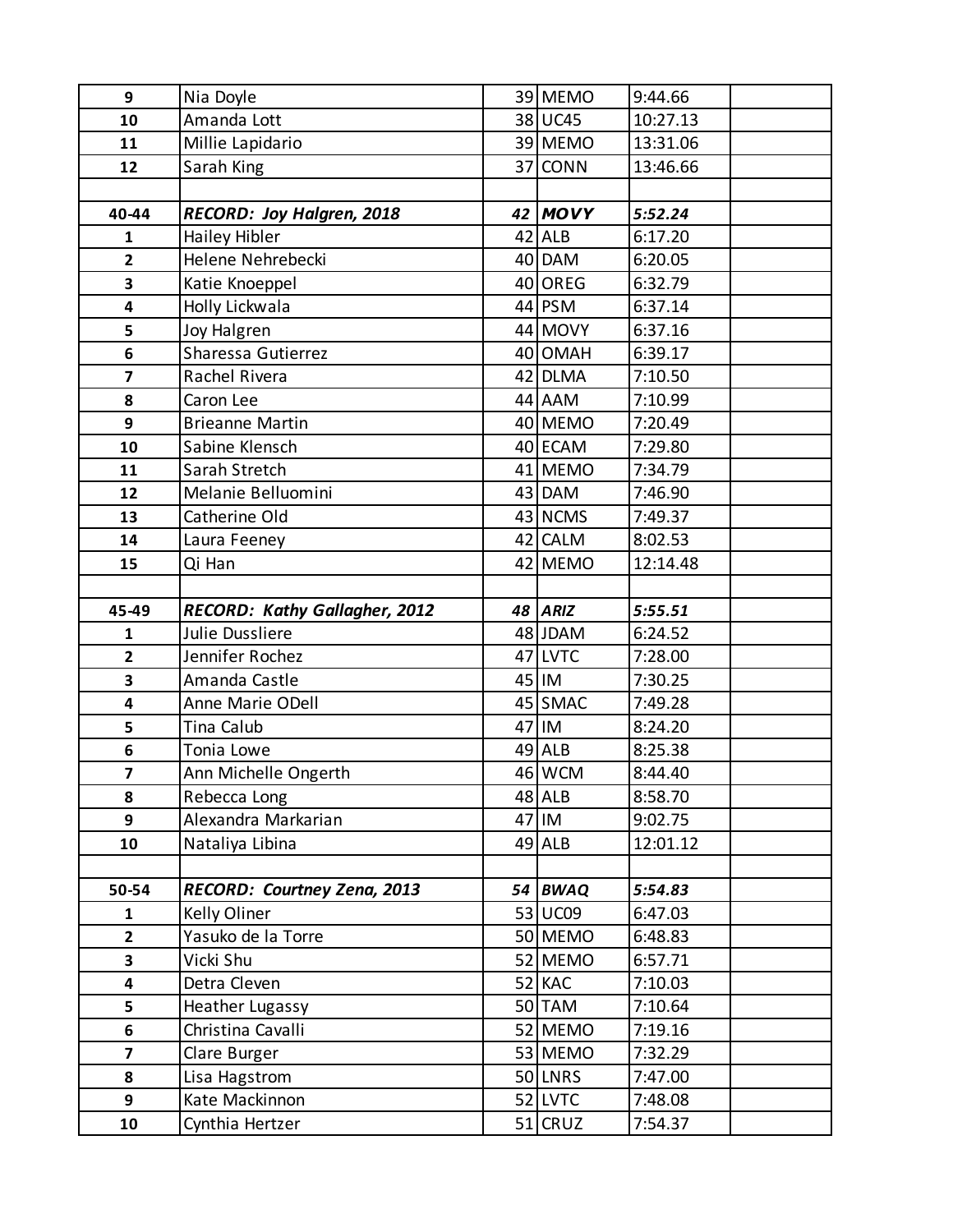| 11                      | Zsuzsanna Laszlo                 |    | 52 MEMO    | 9:19.50  |                   |
|-------------------------|----------------------------------|----|------------|----------|-------------------|
|                         |                                  |    |            |          |                   |
| 55-59                   | RECORD: Suzanne Heim-Bowen, 2017 | 59 | <b>WCM</b> | 5:46.70  |                   |
| 1                       | Marcia Cleveland                 |    | 56 IM      | 6:25.98  |                   |
| $\overline{2}$          | <b>Sherry Flanery</b>            |    | 56 MVN     | 6:57.84  |                   |
| 3                       | Robin Sterzer                    |    | 56 QSSSJ   | 7:23.10  |                   |
| 4                       | Peggy Rupert                     |    | 59 DDSA    | 7:45.57  |                   |
| 5                       | Liz Hurt                         |    | 56 MEMO    | 8:03.38  |                   |
| 6                       | Pam McClure                      |    | 57 GAJA    | 8:10.30  |                   |
| $\overline{\mathbf{z}}$ | Karen Lundgren                   |    | 56 IM      | 8:17.31  |                   |
| 8                       | Jennifer Phalen                  |    | 56 DAM     | 8:23.52  |                   |
| 9                       | Christina Robinson               |    | 55 LNRS    | 8:31.00  |                   |
| 10                      | <b>Emily Shepard</b>             |    | 59 ALB     | 8:39.25  |                   |
| 11                      | <b>Robin Mills</b>               |    | 58 MAM     | 8:40.81  |                   |
| 12                      | <b>Deborah Gritts</b>            |    | 57 DAM     | 8:59.60  |                   |
| 13                      | Leah Carroll                     |    | 59 ALB     | 9:30.62  |                   |
| 14                      | Jennifer Eisley                  |    | 55 SMAC    | 9:47.81  |                   |
| 15                      | Sonja Erickson                   |    | 59 ALB     | 9:53.66  |                   |
| 16                      | <b>Stacy Fox</b>                 |    | 57 GAJA    | 11:45.00 |                   |
|                         |                                  |    |            |          |                   |
| 60-64                   | RECORD: Charlotte Davis, 2013    |    | $63$ PSM   | 6:39.31  |                   |
| $\mathbf{1}$            | Suzanne Heim-Bowen               |    | 62 WCM     | 6:12.14  | <b>NEW RECORD</b> |
| $\mathbf{2}$            | Martha Joyce                     |    | 60 TAM     | 7:10.17  |                   |
| 3                       | Pamela Rogers                    |    | $63$ GS    | 7:33.44  |                   |
| 4                       | Teresa McGiverin                 |    | 64 MOVY    | 7:43.07  |                   |
| 5                       | Alice Klingmann                  |    | 62 LVTC    | 8:14.00  |                   |
| 6                       | Susan Blattner-Orwick            |    | 63 MOVY    | 8:14.43  |                   |
| $\overline{\mathbf{z}}$ | Patricia Saint Aubin             |    | 62 NEM     | 8:36.42  |                   |
| 8                       | Susan Haufler                    |    | 63 MEMO    | 8:37.07  |                   |
| 9                       | Kelly Woodard                    |    | 60 ALB     | 8:38.25  |                   |
| 10                      | Louise Rafkin                    |    | 62 MEMO    | 8:44.30  |                   |
| 11                      | Pamela Ogden                     |    | 63 MINN    | 9:25.00  |                   |
| 12                      | Lauren Hyde                      |    | $61$ UC32  | 9:46.00  |                   |
| 13                      | Janet Mack                       |    | 64 ALB     | 16:04.99 |                   |
|                         |                                  |    |            |          |                   |
| 65-69                   | RECORD: Penny Noyes, 2019        |    | $65$ SKY   | 6:40.10  |                   |
| $\mathbf{1}$            | Penny Noyes                      |    | 66 SKY     | 6:39.28  | <b>NEW RECORD</b> |
| $\overline{2}$          | Elaine Valdez                    |    | 65 MOST    | 7:06.65  |                   |
| 3                       | Jeanna Summers                   |    | 66 OREG    | 7:27.13  |                   |
| 4                       | Barbara Boslego                  |    | 69 VMST    | 8:09.15  |                   |
| 5                       | Dianne Cobb                      |    | 65 VMST    | 9:05.26  |                   |
| 6                       | Paula Yankauskas                 |    | 66 NEM     | 9:25.70  |                   |
| $\overline{\mathbf{z}}$ | Phyllis Quinn                    |    | $65$ TOC   | 9:32.44  |                   |
| 8                       | Tawny Cleveland                  |    | 65 UC38    | 9:45.30  |                   |
| 9                       | Mara Zlotoff                     |    | 68 QSSSJ   | 9:47.70  |                   |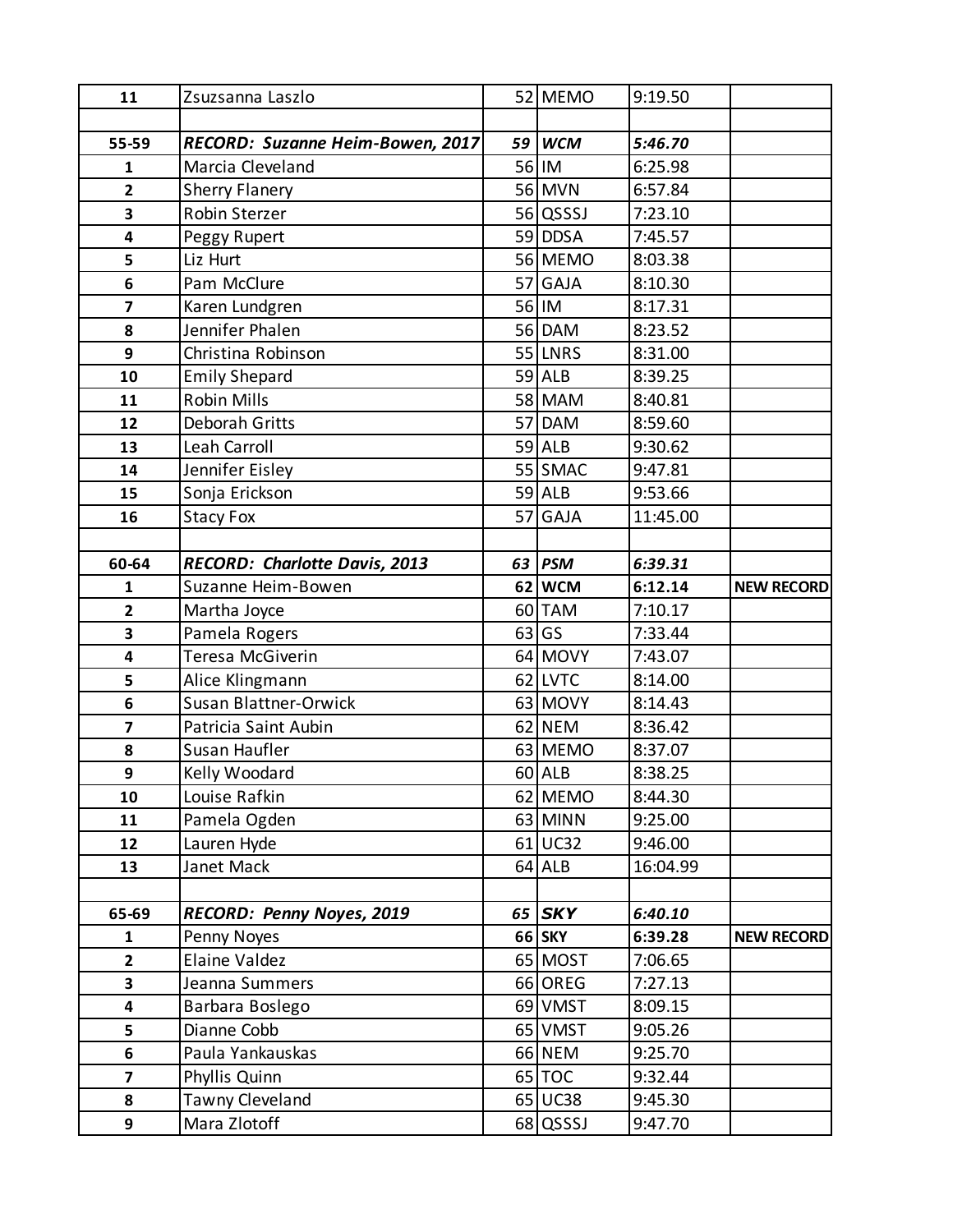| 10                      | Kate Latham                  | 68 MVM        | 10:32.54 |                   |
|-------------------------|------------------------------|---------------|----------|-------------------|
| 11                      | Teddy Palmer                 | 66 WCM        | 12:26.74 |                   |
|                         |                              |               |          |                   |
| 70-74                   | RECORD: Daniela Barnea, 2014 | 70 STAN       | 6:58.30  |                   |
| 1                       | Jenny Holland                | <b>70 ALB</b> | 8:29.13  |                   |
| $\overline{2}$          | Mary Cole                    | 70 IM         | 13:21.71 |                   |
|                         |                              |               |          |                   |
| 75-79                   | RECORD: Daniela Barnea, 2019 | 75 STAN       | 7:28.59  |                   |
| 1                       | Daniela Barnea               | 76 STAN       | 6:58.01  | <b>NEW RECORD</b> |
| $\overline{2}$          | Nancy Ridout                 | 78 TAM        | 11:38.43 |                   |
| 3                       | Lois Jacobs                  | 77 MEMO       | 12:48.47 |                   |
| 4                       | Leslie Westergaard           | 77 DAM        | 14:20.95 |                   |
|                         |                              |               |          |                   |
| 80-84                   | RECORD: Ann Hirsch, 2013     | 83 WCM        | 10:27.00 |                   |
|                         | no entries                   |               |          |                   |
|                         |                              |               |          |                   |
| 85-89                   | RECORD: Eulah Varty, 2019    | 85 MMAC       | 15:02.00 |                   |
| $\mathbf{1}$            | <b>Eulah Varty</b>           | 86 MMAC       | 13:21.20 | <b>NEW RECORD</b> |
|                         |                              |               |          |                   |
| <b>MALE</b>             |                              |               |          |                   |
| $7 - 8$                 | RECORD: Owen Koll, 2020      | 8 SLSL        | 7:51.36  |                   |
| $\mathbf{1}$            | Owen Koll                    | 8 SLSL        | 7:51.36  |                   |
| $\overline{2}$          | Van Peters                   | 8 SLSL        | 8:56.47  |                   |
|                         |                              |               |          |                   |
|                         |                              |               |          |                   |
| $9-10$                  | RECORD: Kendrick Hsu, 2020   | 9 PEAQ        | 7:12.97  |                   |
| $\mathbf{1}$            | Kendrick Hsu                 | 9 PEAQ        | 7:12.97  |                   |
| $\overline{2}$          | <b>Finley Barker</b>         | 9SLSL         | 7:54.07  |                   |
| 3                       | Mavrick Middleton            | $9$ SLSL      | 8:13.50  |                   |
| 4                       | <b>Grey Prentice</b>         | 9SLSL         | 8:30.03  |                   |
| 5                       | Silas Greis                  | $9$ SLSL      | 10:32.38 |                   |
|                         |                              |               |          |                   |
| $11 - 12$               | RECORD: Cinco Perez, 2020    | $12$ PEAQ     | 5:18.28  |                   |
| $\mathbf{1}$            | Cinco Perez                  | 12 PEAQ       | 5:18.28  |                   |
| $\overline{2}$          | Jackson Edwards              | 12 PEAQ       | 5:52.78  |                   |
| 3                       | Aasish Dangol                | 12 AAA        | 5:58.00  |                   |
| 4                       | Wyatt Stetor                 | 11 PEAQ       | 6:05.71  |                   |
| 5                       | Nithin Raghavan              | 11 AAA        | 6:27.45  |                   |
| 6                       | Dimitri Secor                | 12 AAA        | 6:29.00  |                   |
| $\overline{\mathbf{z}}$ | Jack Talboys                 | $12$ SLSL     | 6:40.61  |                   |
| 8                       | Odin Hsu                     | 12 PEAQ       | 6:47.75  |                   |
| 9                       | Arlo PetSloaneers            | $11$ SLSL     | 7:01.11  |                   |
| 10                      | Ryan Hong                    | 12 AAA        | 7:08.00  |                   |
| 11                      | Franco St. Jeor              | $11$ SLSL     | 7:18.22  |                   |
| 12                      | Skyler Maudsley              | $11$ SLSL     | 7:55.55  |                   |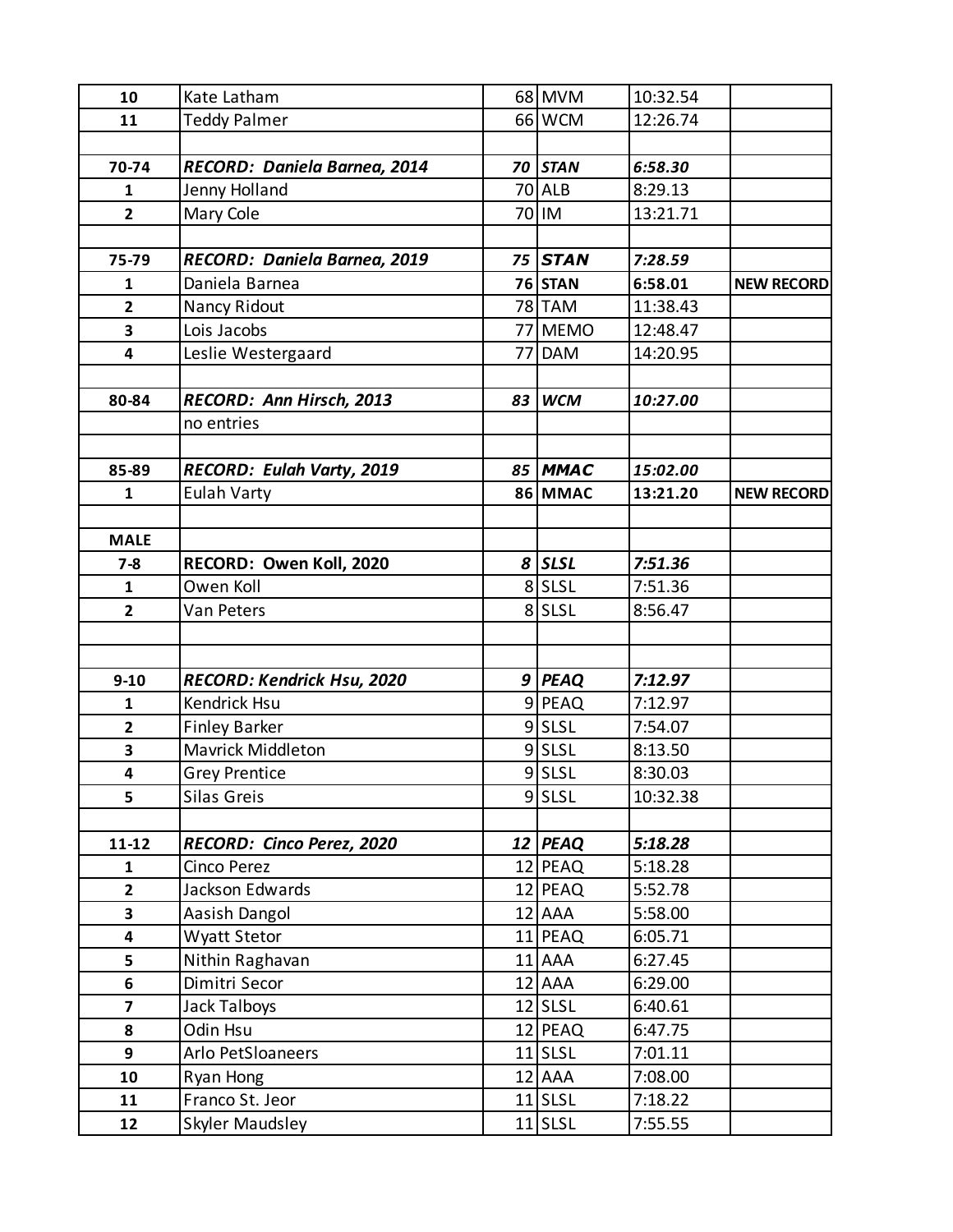| 13                      | <b>Shaler Mahan</b>         | $12$ SLSL  | 9:03.03 |
|-------------------------|-----------------------------|------------|---------|
|                         |                             |            |         |
| 13-14                   | RECORD: Mac Clark, 2020     | $13$ PEAQ  | 5:18.21 |
| 1                       | <b>Mac Clark</b>            | $13$ PEAQ  | 5:18.21 |
| $\overline{2}$          | Luke Hartman                | $14$ PEAQ  | 5:28.13 |
| 3                       | <b>Thomas Shakib</b>        | $14$ SLSL  | 5:42.78 |
| 4                       | Chetan Raghavan             | 13 AAA     | 5:54.25 |
| 5                       | <b>Tyler Turgeon</b>        | $13$ PEAQ  | 6:00.19 |
| 6                       | Benjamin Schiffman          | $14$ SLSL  | 6:02.34 |
| $\overline{7}$          | Ariel Kehat                 | 13 AAA     | 6:08.76 |
| 8                       | Evan Byun                   | 13 AAA     | 6:27.45 |
| 9                       | Benjamin Gillespie          | $14$ SLSL  | 6:33.03 |
| 10                      | Miles Hennessey             | $14$ SLSL  | 6:38.45 |
| 11                      | <b>Isaac Tabachnick</b>     | 14 PEAQ    | 6:42.63 |
| 12                      | Noah Lang                   | 14 PEAQ    | 7:00.01 |
| 13                      | Shepherd Foy                | $14$ SLSL  | 7:38.83 |
| 14                      | <b>Kingsley Garrett</b>     | $13$ SLSL  | 7:50.42 |
|                         |                             |            |         |
| 15-16                   | RECORD: Luke Swiggett, 2020 | $15$ $AAA$ | 5:23.20 |
| 1                       | Luke Swiggett               | 15 AAA     | 5:23.20 |
| $\overline{2}$          | Danny Castle                | $15$ HPAC  | 5:57.11 |
| 3                       | <b>Benjamin Dulong</b>      | $15$ SLSL  | 6:00.01 |
| $\overline{\mathbf{4}}$ | Michael Zhou                | 16 AAA     | 6:04.87 |
| 5                       | Harper Brace                | $15$ SLSL  | 6:05.31 |
| 6                       | <b>Ethan Pater</b>          | $16$ SLSL  | 6:19.43 |
| $\overline{7}$          | Elye Kehat                  | 16 AAA     | 6:21.63 |
| 8                       | Maxwell Hilton              | 16 AAA     | 6:31.80 |
| 9                       | David Zhan                  | 16 AAA     | 8:59.31 |
|                         |                             |            |         |
| 17-18                   | RECORD: Conlan Brydon, 2020 | 18 AAA     | 5:23.20 |
| 1                       | Conlan Brydon               | 18 AAA     | 5:23.20 |
| $\overline{2}$          | <b>Taylor Yee</b>           | 17 AAA     | 6:21.30 |
| $\overline{\mathbf{3}}$ | Benjamin Getz               | $17$ $AAA$ | 7:35.00 |
|                         |                             |            |         |
| 18-24                   | RECORD: Dylan Kubick, 2019  | 24 MEMO    | 5:22.79 |
| $\mathbf{1}$            | Sam Gleason                 | $24$ UC38  | 6:13.61 |
|                         |                             |            |         |
| 25-29                   | RECORD: Adam Ritter, 2013   | 29 $CSMT$  | 5:13.73 |
| 1                       | Jacob Bubalo                | 27 KAC     | 6:23.00 |
| $\overline{2}$          | Michael Thomas              | 28 MVM     | 6:34.03 |
| $\overline{\mathbf{3}}$ | Keevan Harding              | 29 MEMO    | 6:51.49 |
|                         |                             |            |         |
| 30-34                   | RECORD: Adam Ritter, 2017   | 33 SCMT    | 5:33.00 |
| 1                       | <b>Emmanuel Torres</b>      | 34 MEMO    | 6:55.22 |
|                         |                             |            |         |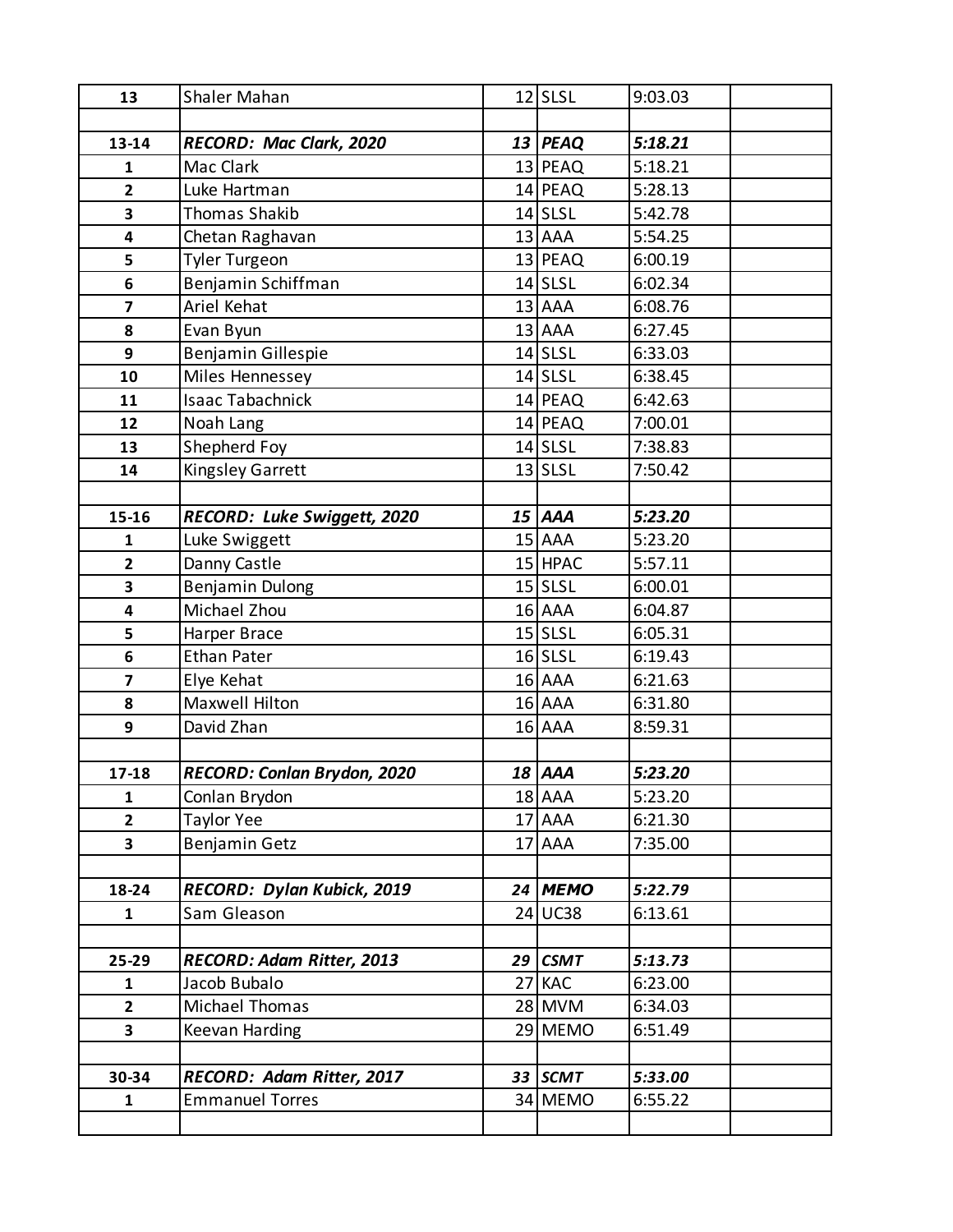| 35-39                   | RECORD: Blake Holden, 2015           |    | 39 UMAC       | 5:12.96  |                   |
|-------------------------|--------------------------------------|----|---------------|----------|-------------------|
| $\mathbf{1}$            | Jimmy Song                           |    | 37 MEMO       | 6:00.21  |                   |
| $\overline{2}$          | Cole Bitter                          |    | 35 CRUZ       | 6:07.15  |                   |
|                         |                                      |    |               |          |                   |
| 40-44                   | RECORD: Bruce Paige, 2018            | 42 | <b>CSMT</b>   | 5:11.50  |                   |
| $\mathbf{1}$            | <b>Bruce Paige</b>                   |    | 44 CSMT       | 5:05.00  | <b>NEW RECORD</b> |
| $\overline{2}$          | <b>Brent Ramirez</b>                 |    | 40 MEMO       | 11:15.10 |                   |
|                         |                                      |    |               |          |                   |
| 45-49                   | RECORD: Chris Stevenson, 2012        |    | 48 VMST       | 4:52.16  |                   |
| $\mathbf{1}$            | Joseph Berglund                      |    | 46 SMAC       | 6:08.00  |                   |
| $\overline{2}$          | Todd Wehmann                         |    | 48 MEMO       | 6:36.68  |                   |
| 3                       | Ahren Lehnert                        |    | 47 MEMO       | 6:50.03  |                   |
| 4                       | Mike Thompson                        |    | 47 LVTC       | 7:14.02  |                   |
| 5                       | Ryan Huddlestun                      |    | 48 IM         | 8:09.52  |                   |
| 6                       | Jacob Brownlow                       |    | $46$ ALB      | 9:00.25  |                   |
| $\overline{7}$          | Minh Ngo                             |    | 49 MEMO       | 9:15.50  |                   |
| 8                       | Joshua Silverman                     |    | 47 UC38       | 9:28.55  |                   |
| 9                       | Lazar Dimitrov                       |    | $45$ ALB      | 9:59.59  |                   |
|                         |                                      |    |               |          |                   |
| 50-54                   | RECORD: Mike Shaffer, 2016           | 51 | <b>VCM</b>    | 5:18.26  |                   |
| 1                       | Patrick Brundage                     |    | 53 ARIZ       | 5:35.77  |                   |
| $\overline{2}$          | <b>Aron Parker</b>                   |    | 50 MEMO       | 6:12.28  |                   |
| 3                       | Mark Schactman                       |    | 54 UC09       | 6:28.23  |                   |
| 4                       | Andrew Early                         |    | 54 TSUN       | 6:59.28  |                   |
| 5                       | Dave Jacobs                          |    | 53 IM         | 7:04.43  |                   |
| 6                       | Jeffrey Foster                       |    | 54 MEMO       | 7:37.41  |                   |
| $\overline{\mathbf{z}}$ | <b>Edmund Baumgartner</b>            |    | 54 IM         | 7:38.30  |                   |
| 8                       | Dan Clifford                         |    | 50 MEMO       | 8:16.62  |                   |
| 9                       | Noadiah Eckman                       |    | $50$ ALB      | 9:11.25  |                   |
|                         |                                      |    |               |          |                   |
| 55-59                   | RECORD: Ted Soltys, 2018             |    | 58 M          | 5:16.82  |                   |
| 1                       | Laurence Fry                         |    | 59 JAMM       | 6:22.46  |                   |
| $\overline{\mathbf{2}}$ | Robert Inchausti                     |    | 58 MEMO       | 7:52.45  |                   |
| 3                       | <b>Brice Heath</b>                   |    | 58 IM         | 8:42.06  |                   |
| 4                       | <b>Bill Mc Cracken</b>               |    | $59$ TVM      | 8:54.41  |                   |
| 5                       | <b>Steve Trutane</b>                 |    | <b>55 YAM</b> | 9:39.54  |                   |
|                         |                                      |    |               |          |                   |
| 60-64                   | <b>RECORD: Michael McCombs, 2017</b> | 61 | <b>NEM</b>    | 5:38.78  |                   |
| 1                       | Ted Soltys                           |    | 60 IM         | 5:22.31  | <b>NEW RECORD</b> |
| $\overline{2}$          | <b>Steve Cutting</b>                 |    | 63 MAM        | 6:03.50  |                   |
| 3                       | James Ritter                         |    | 64 CSMT       | 6:07.07  |                   |
| 4                       | Deano Jacobs                         |    | 60 MMAC       | 6:23.95  |                   |
| 5                       | <b>Rick Hudson</b>                   |    | 63 ESMS       | 6:46.47  |                   |
| 6                       | Craig Coombs                         |    | 60 MEMO       | 7:20.77  |                   |
| $\overline{\mathbf{z}}$ | David Orwick                         |    | 61 MOVY       | 7:28.44  |                   |